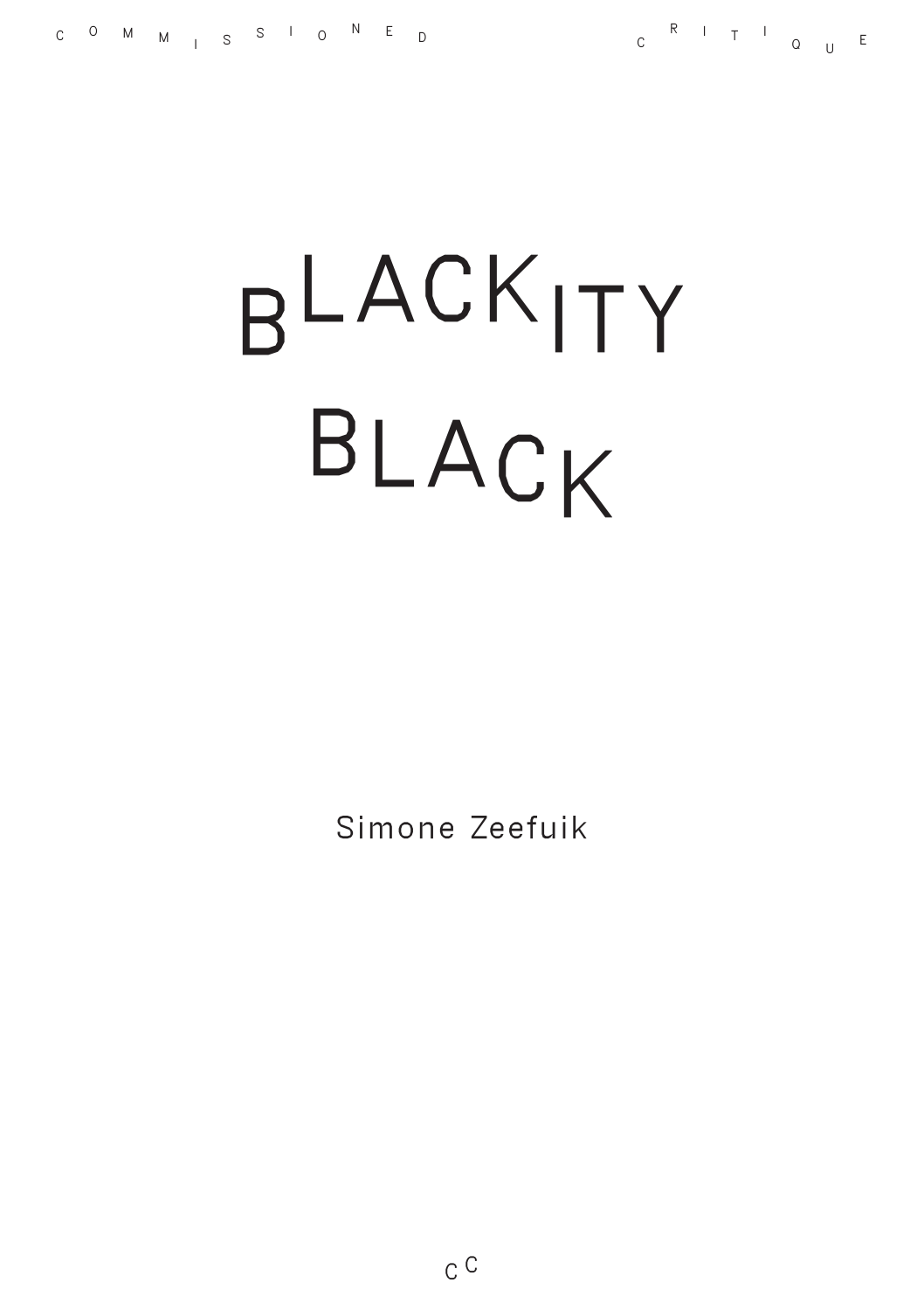*Five pictures from the moodboard of Blacker Blackness, the temporary course at the Sandberg Instituut in Amsterdam.*

**1. NOT SO MUCH ONE… BUT EVERY SINGLE SHOT OF THE CO-AUTHORS OF THE BOOK** *NOIRE N'EST PAS MON METIER* **DURING THE CANNES FILM FESTIVAL OF 2018**

Aïssa Maïga, Sabine Pakora, Maïmouna Gueye, Nadège Beausson-Diagne, Mata Gabin, Eye Haïdara, Rachel Khan, Sara Martins, Marie-Philomène Nga, Sonia Rolland, Firmine Richard, Magaajyia Silberfeld, Shirley Souagnon, Assa Sylla and Karidja Touré: together, in their Friday's best, walking that red carpet in Cannes like Justice itself bent over to put their shoes on their feet. I'm not certain enough to put my hand on the archive and swear it to be true, but I think it was the Afro-Dutch philosopher Grâce Ndjako who retweeted the picture of these 16 actresses *Blaccupying* the Cannes film festival in 2018. *Noire n'est pas mon metier* (Black isn't my job) is the movement that introduced me to the majority of these actresses, these experts whose current body of work doesn't match what they, as craftspeople, could bring to the screen. The screen is a space I hold dear. Before art galleries, museums, theatre, and microphones at poetry events held my attention… there was film. That's the arena where I, in changing vocabularies and a variety of understandings, started asking critical questions about storylines, casting, and cinematography. It was a review by one of my favourite poets about a movie I enjoyed that I often (sometimes in an anonymized form) credit for inspiring me to be a better writer and viewer. It was our absence in genres that triggered questions about everydayness and who thinks we're worth, options and who thinks we don't crave it but also, and very much so, joy and who believes we deserve it. One of the truest things I keep reminding myself of in both my work and my personal practice is something Ava DuVernay said in a conversation about the kind of films Black people would like to see: "We just want options."

**2. A BLACK AND WHITE PICTURE OF TONI MORRISON AND EDWIDGE DANTICAT, SITTING NEXT TO EACH OTHER IN TWO LARGE CHAIRS, SMILING AT EACH OTHER. DANTICAT IS AT THE EDGE OF HER SEAT AND LEANING TOWARDS MORRISON.**

When Flavia Dzodan and Tom Vandeputte of the Amsterdam-based Sandberg Instituut informed me about a call for pitches for a new series of temporary programmes, I instantly knew I wanted to put together a programme centred around imagination. Blackity Black imagination, to be precise. I wrote a pitch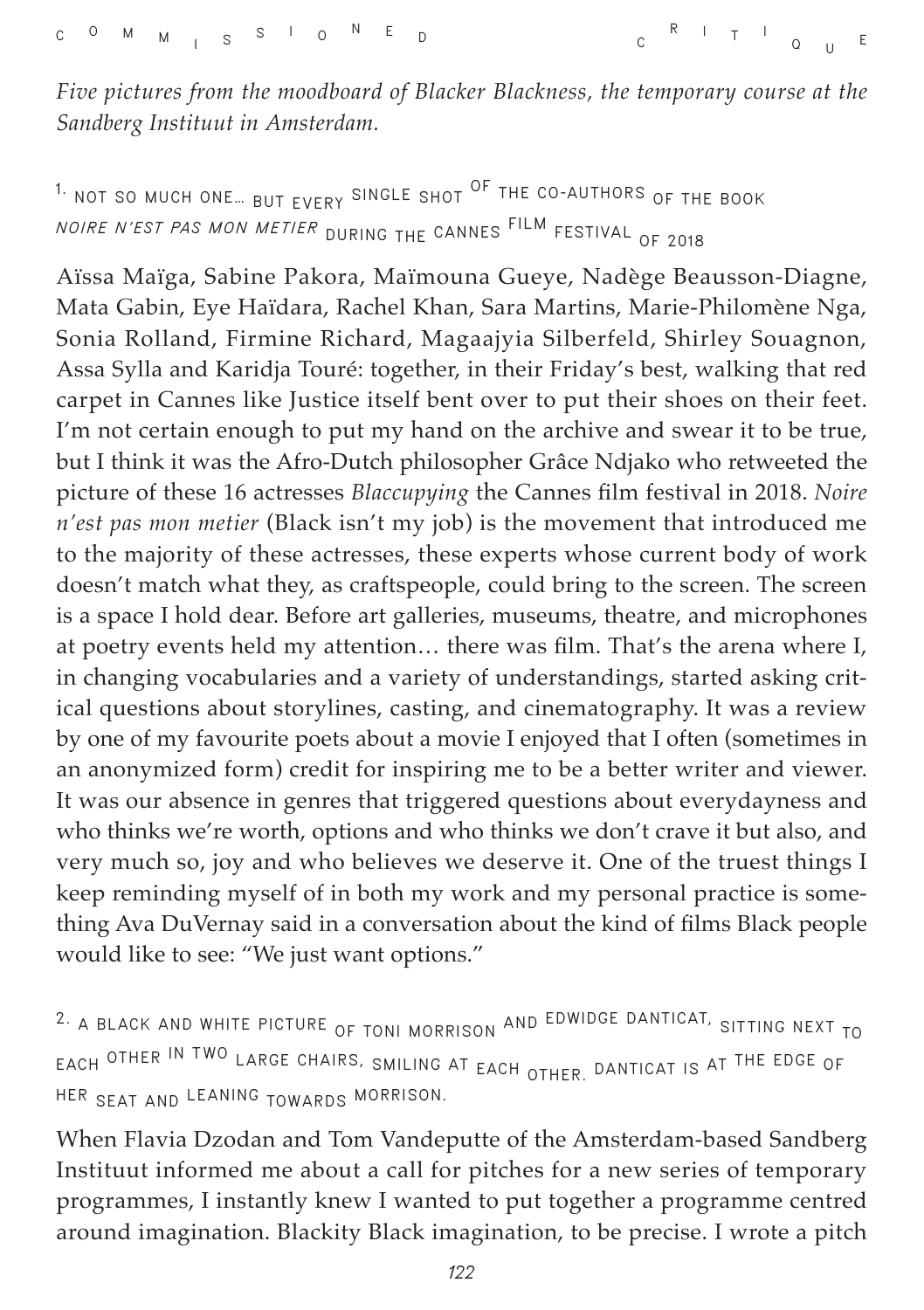focusing on construction instead of critique. Not because I had lost faith in the value and necessity of criticizing work that's a result of what Fela called colonial mentalities but because I was in dire need of something joyful, something that energized me. I wanted to create an institutionalized equivalent of Black joy and offer a way to salute the often unrewarded emotional, spiritual, and intellectual labour it takes to create spaces for the proper representations of Blackness in art and design. The course which I, after giving two work titles the chance to marinate, named Blacker Blackness has that at its core. It's one that heavily relies on imagination as access.

For me, imagination is the only way to create the options DuVernay talks about. When I think about these options and the writers who bless us with uncoded, liberated, unapologetic representations of Blackness, one of the authors I think about is Toni Morrison. Morrison often stated how she starts her novels, none of them anything less than stellar, with a question. The more I study her reflections on her own work and that of others, the more I try to imagine that one question that drove the European novel, film, exhibition, photograph, sculpture or design that aims to represent Blackness. To highlight how life-changing this one-question-method has been for me, I opened my pitch with the following quote from Toni Morrison's essay *God's Language* in her book *Mouth Full Of Blood*: *"My job becomes how to rip that veil drawn over 'proceedings too terrible to relate'. The exercise is also critical for any person who is black, or who belongs to any marginalized category, for, historically, we were seldom invited to participate in the discourse even when we were its topic.* 

*Moving that veil aside requires, therefore, certain things. First of all, I must trust my own recollections. I must also depend on the recollections of others. Thus, memory weighs heavily in what I write, in how I begin and in what I find to be significant. Zora Neale Hurston said, 'Like the dead-seeming, cold rocks, I have memories within that came out of the material that went to make me.' These 'memories within' are the subsoil of my work. But memories and recollections won't give me total access to the unwritten interior life of these people. Only the act of imagination can help me."*

For me, both ancestral memory and imagination fill these voids left by the structural, intentional erasure and un(der)documentation of Black experiences. When I think about ancestral memories, I think about what they mean in Afro-Caribbean contexts and how they root so many of us. Seeing this picture of Toni Morrison and Danticat, forces in centring Black audiences is like witnessing the personification of this Afrodiasporic union of inspirations.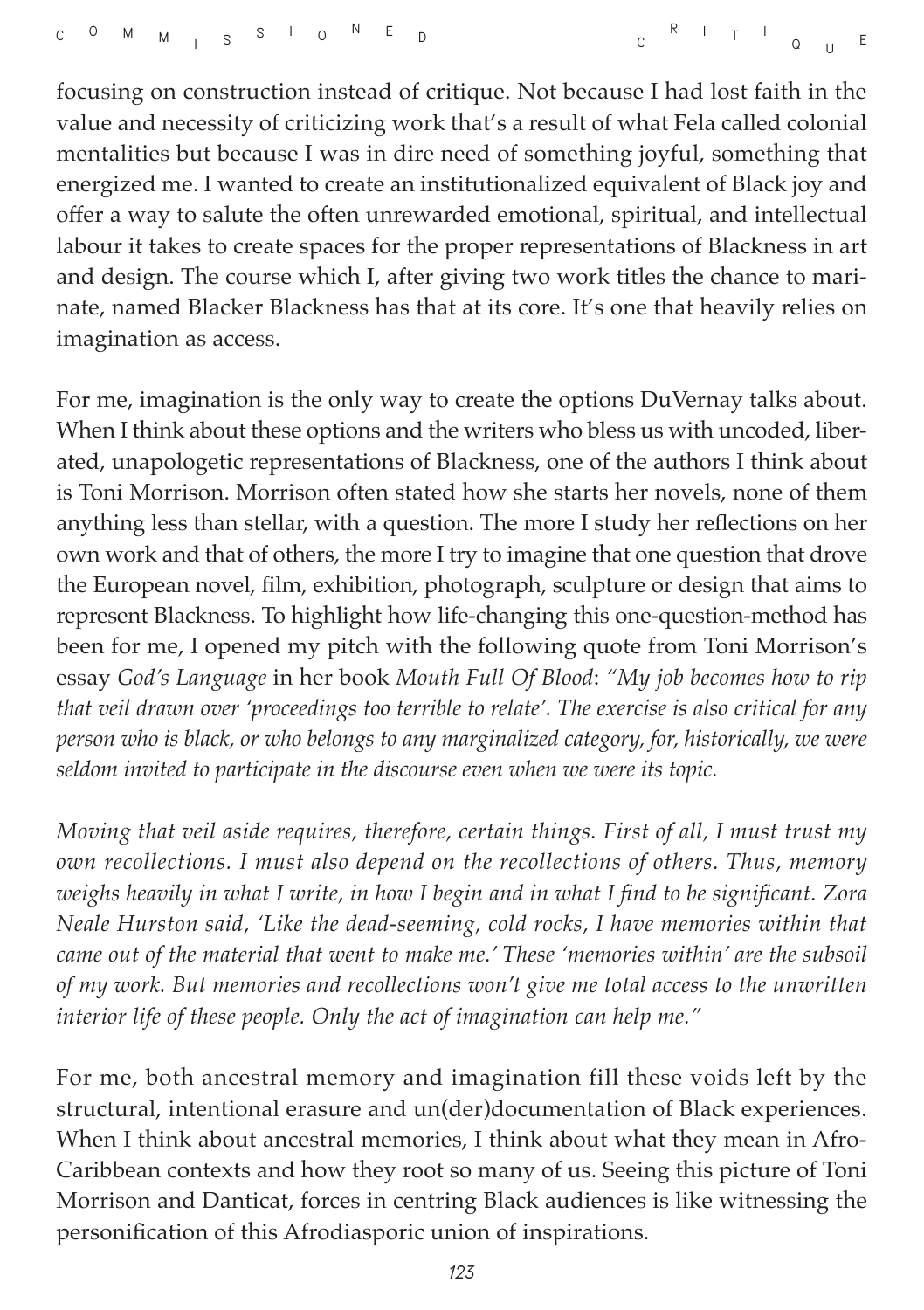```
C O M M I S S I O N E D         C
```
 $R \parallel T \parallel$ **<sup>Q</sup> <sup>U</sup> <sup>E</sup>**

# **3 . NOUR**

When properly enjoyed and executed, imagination demands a recentering of perspectives and an eye for the grandness of details. The *Noir n'est pas mon metier*-movement is one about imagination and the expectations produced by a lack thereof. For example, people who have a very narrow understanding of Blackness will, whenever they include Black people in their work, always resort to performative Blackness. In their minds, there are certain ways a Black grandmother behaves: she either yells or is overly nurturing. She becomes the embodiment of the only ways in which the imagination-less person understands the grandmother's country of origin: through thick accents, a lot of food, outfits that are aimed to pass for traditional dresses, certain hairstyles or headdresses, and ties to The Motherland that are so tight that it seems as if the grandmother arrived not a day earlier than yesterday in the European country where the story is set. Often, whenever a Black character isn't the sum of the scriptwriter(s) colonial imagination you don't see their blood relatives and/or their significant other is white. It's as if in the minds of the vast majority of mainstream writers there's no room for unperformed, everyday, non-spectaclized Blackness. I now, at least better than in the years when I used phrases like Bun Babylon as interpunction marks, understand that not all Black artists have the option to say no to such performances. Families need to be fed, homes need to be paid for. The Blacker Blackness course can't solve that, but what I aim for it to do is to institutionally amplify the demand for and the creation of work that doesn't exhaust us.

#### **4 . IRA KIP**

For the April (2020) edition of the *Theaterkrant*, a Dutch publication for professionals in and enthusiasts of the Dutch theatre world, playwright Ira Kip and actress Samora Bergtop wrote letters to each other about the current state of theatre in The Netherlands. These two craftswomen, both of them key players in the unbleaching of Dutch theatre, watched from the mountain with exhaustion and boredom as many stages and sets have been overseen by the offspring of *colonizahs* who scoff at inclusivity. In her letter, Ira Kip writes: *"My life in New York is phenomenal but also too complex and too long for this letter, so let me write about what strikes me in the field in the Netherlands, based on the experiences I have had in - among other things - the past twelve years. New York.*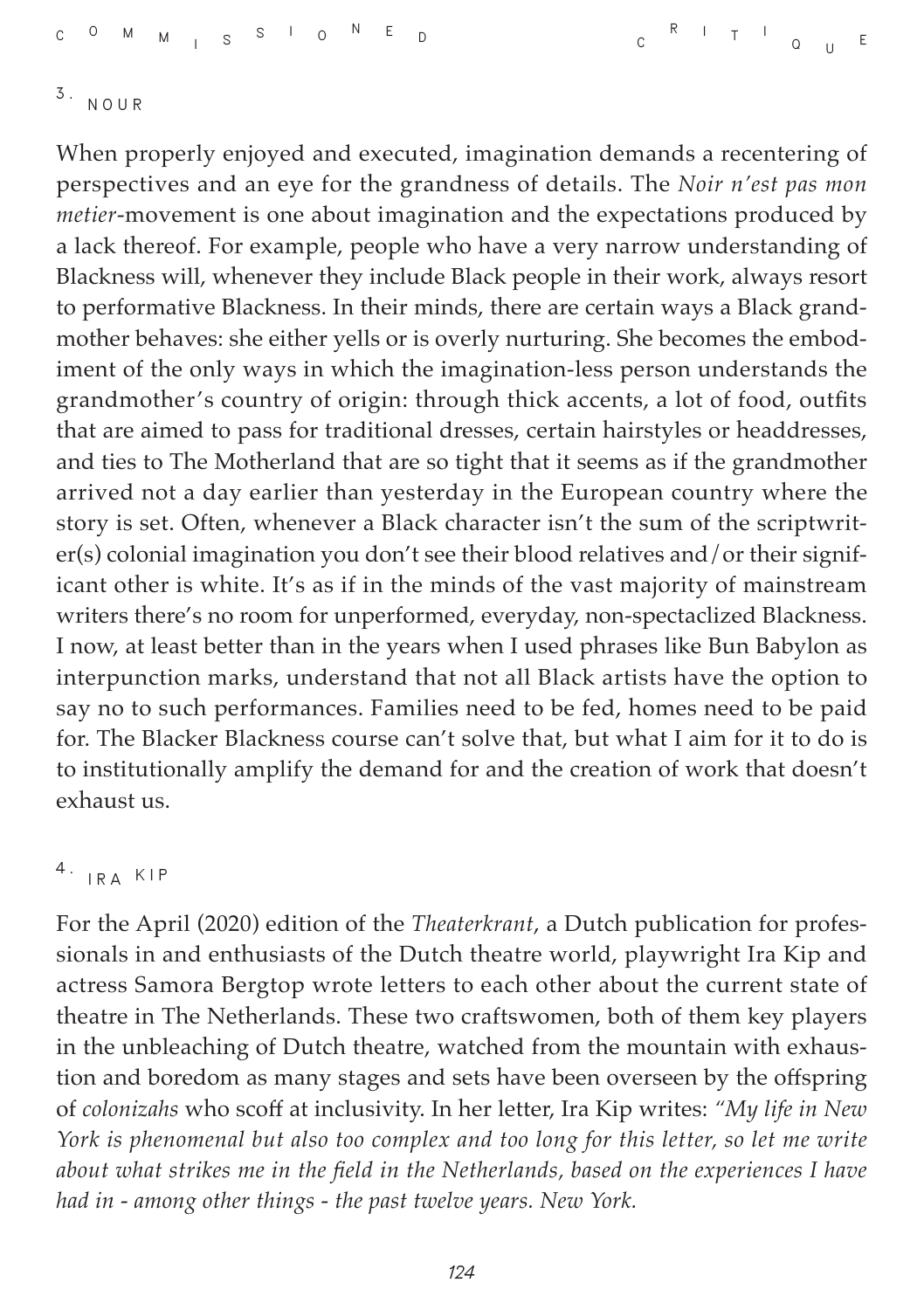## *Here it goes ...*

*WTF ya'll be doing for these past twelve years? How is it possible that so little has changed? The theater schools are still white, the halls are white, the committees are white, Frascati is even whiter, the reviewers are white. And film and TV? My god, don't get me started. Faka sister?? In our sector it strikes me that white liberal men mainly want to make theater with refugees, white women make theater about feminism and their vaginas, and black makers make theater for white people. Nothing said about the quality, but let's be honest: A seat at the table, dope, but for whom? Othello, dope, for whom? Black Memories for whom? Let's keep it real! And then those images about our black fathers that were always absent? Sister, I'm tired of that shit, and by the way, mine was just there! And he worked very hard to make sure that I could go to a theater school in Amsterdam, where I was also asked time and again if I wanted to be here on this course?*

Let it be clear, I am not attacking anyone, really. I just want us to fuckin win, I want my *people to win. I want us to be able to freely make art about what is current, about what concerns us all, without doing homework for the other. I don't want to see any more didactic performances!"*

Kip, who co-founded Kip Republic together with her twin sister Ayra Kip, is a force. In the autumn of 2017 the play *Shrew Her*, the spin on Shakespeare's *The Taming of the Shrew* she initiated and directed, premiered at Amsterdam's Compagnietheater. In February 2019 the play went up for a second run, this time premiering in Amsterdam's Bijlmer Parktheater. Around that time I was in the midst of writing a play myself and as we all jumped up to give Ira Kip, her actresses, the costume and set designer, plus the DJ who blessed us with an outstanding soundtrack the standing ovation they deserved, I thought: "This applause should last forever because she deserves it… but I also want to rush home because Kip raised the bar and I can't wait to continue writing."

Truly, few folks give you homework the way Kip gives you homewerrrk.

The play I was working on at the time was *Nour*. I was part of Nieuwe Stukken (New Plays/Pieces), the playwright programme of the Dutch Fonds Podiumkunsten and my script was about three Afro-Dutch women who formed the political party Nour: Zaynab, Sarah and Helen. Another important character is Stella, an Afro-Dutch woman who is number 5 on the candidates list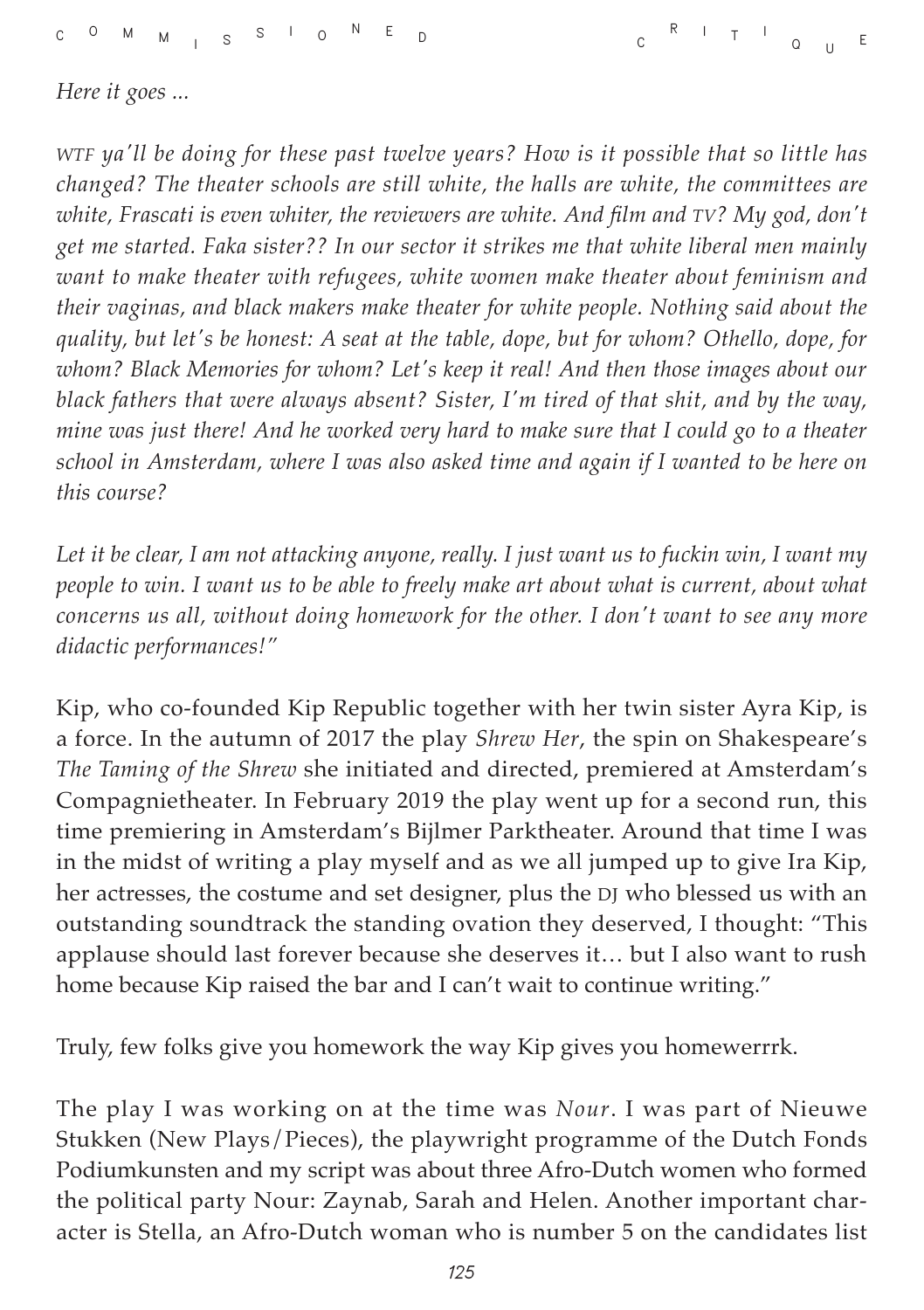for the Green Labour Party, a fictional party symbolizing the Netherlands' Old Left as I like to call them. During the first Nieuwe Stukken-gatherings when all the writers shared their ideas for their stories, someone said to me: "Ah, Afrofuturism, I like it! So this is set in what… 100 years from now?" "Nah," I said, "it's set in March 2022." *Nour* is set in the week leading up to, and the day after, the elections. Back in 2018 and 2019 when Stacey Esajas and I were the two playwrights selected by Bijlmer Parktheater, it was more futurist than it is today (April 2021). Now, since March 18, 2021, we have Sylvana Simons. Simons is the first Afro-Dutch person who got a seat in the Dutch Tweede Kamer (House of Commons) representing the political party that she formed: BIJ1. When I wrote *Nour* this, to paraphrase the Honourable Christopher Wallace, was all a dream.

Before I started writing the play, I committed to three principles:

- 1. Every scene has to have a solid display of Sisterhood. Even in the scenes that centre around the sharper sides of political campaigns, the ones where there was a certain conflict, there have to be moments where the women on stage display a certain level of care for each other.
- 2. None of the four lead characters, all to be played by Afro-Dutch actresses, will lash out at each other.
- 3. There will be no forced accents or other stereotypical markers that truly serve no purpose than to make white people comfortable with, and perhaps even feel they 'recognize', *alla dat* Blackness on stage.

I remember Milone Reigman, who was my coach during the programme, saying: "Your production notes are a script by themselves." I felt and knew they had to be. During the programme, our scripts were presented twice, which means that twice, actors and a director whose politics I don't know, would not just be handed my script… they'd perform it. I've seen and heard, during meetings in preparation of shows as well as while being an audience member, what Dutch mainstream-whiteness demands from Black actors, writers, curators, programmers, etc. It's a suffocating grip, one that structurally exhausts and demotivates, which to me makes it an artistic, spiritual, intellectual and educational tactic of war. So I knew I had to be specific about body language and how I didn't want any neck swinging, finger waving or other 'interpretations' of the so-called stern Black woman, about how native tongues and the normalcy of switching between languages without overdone accents… I wrote instructions to prevent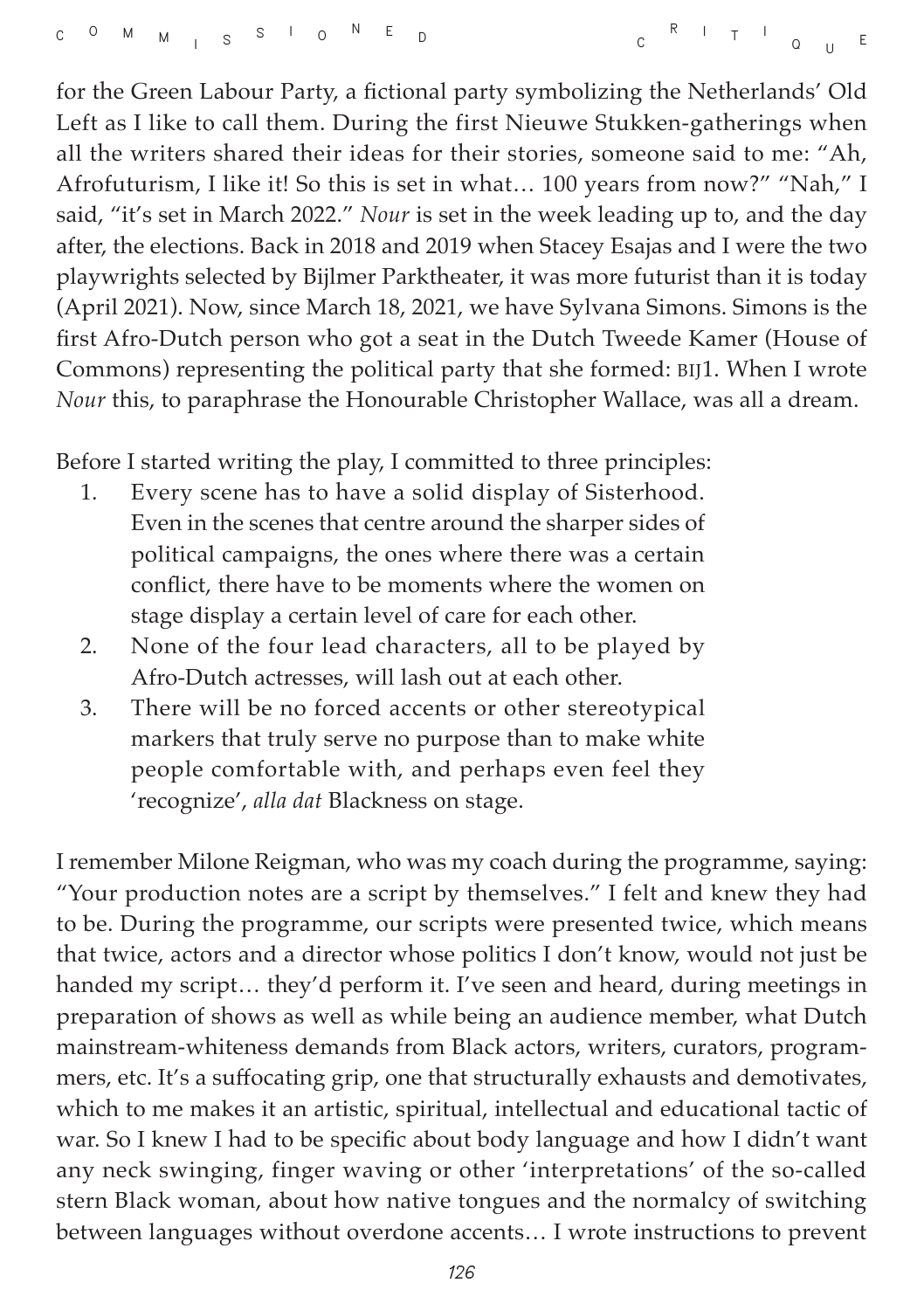everything that can and often does go wrong when non-Black theatre folks (re) tell the stories of Black people.

There is no resistance without imagination: no newness, no recentring, nothing fresh. Nothing happens until someone, long before it appears to even be possible, sees it happening. Imagination moves you to – or at least towards – create stories strong enough to hold the attention of those who don't need basic introductions to people and histories who are dubbed 'complex', 'confrontational', etc. because their presence, their heritage, and their truths remind whiteness of how and why it's constructed. This goes for both non-fiction and fiction.

For me, there's no shame in admitting that sometimes fiction is all we have. We are, after all, often dealing with archival material that is collected and categorized to serve a very specific mindstate. This is a mindstate that erases, denies, renames, cheats, robs, and limits. What good could come from that? What good could come from those who sell their renamings as realities and who don't blink twice before labelling someone as "unknown". Unknown or unregistered? Certainly, every single person whose face can be found in an archive is known to somebody. Perhaps not to the photographer whose sole mission it was to document the so-called Other, maybe not to the person who decides that a name is "too difficult", "too long" to register… but definitely to more people than those who decided to erase them. And these are just some of the holes, some of the absences we're dealing with. As decolonial Black people who know we deserve better, how could we ever fully rely on the memories and collection habits of those that don't consider our humanity to be equal to theirs? Spiritually, mentally, socially, and intellectually we simply can't afford to link our presence in history to our absence in the vast majority of archives. Can't afford to keep consuming the most general forms of art through work that doesn't grant adequate space to our interior lives and lived experiences either.

**5 . THE WOMAN WHO WAS RENAMED 'SARAH BAARTMAN'**

In 2011, my cousin and I went to the cinema to watch a film about the woman who was renamed as Sarah Baartman. The film felt like at least five hours. Five long hours of Black suffering. A continuum of pain we, according to the three white women who, after the film, descended the stairs behind my cousin and I, should have endured. Or at least not be so dramatic about. "I mean, you can cover your eyes or look the other way but this is what happened. We need to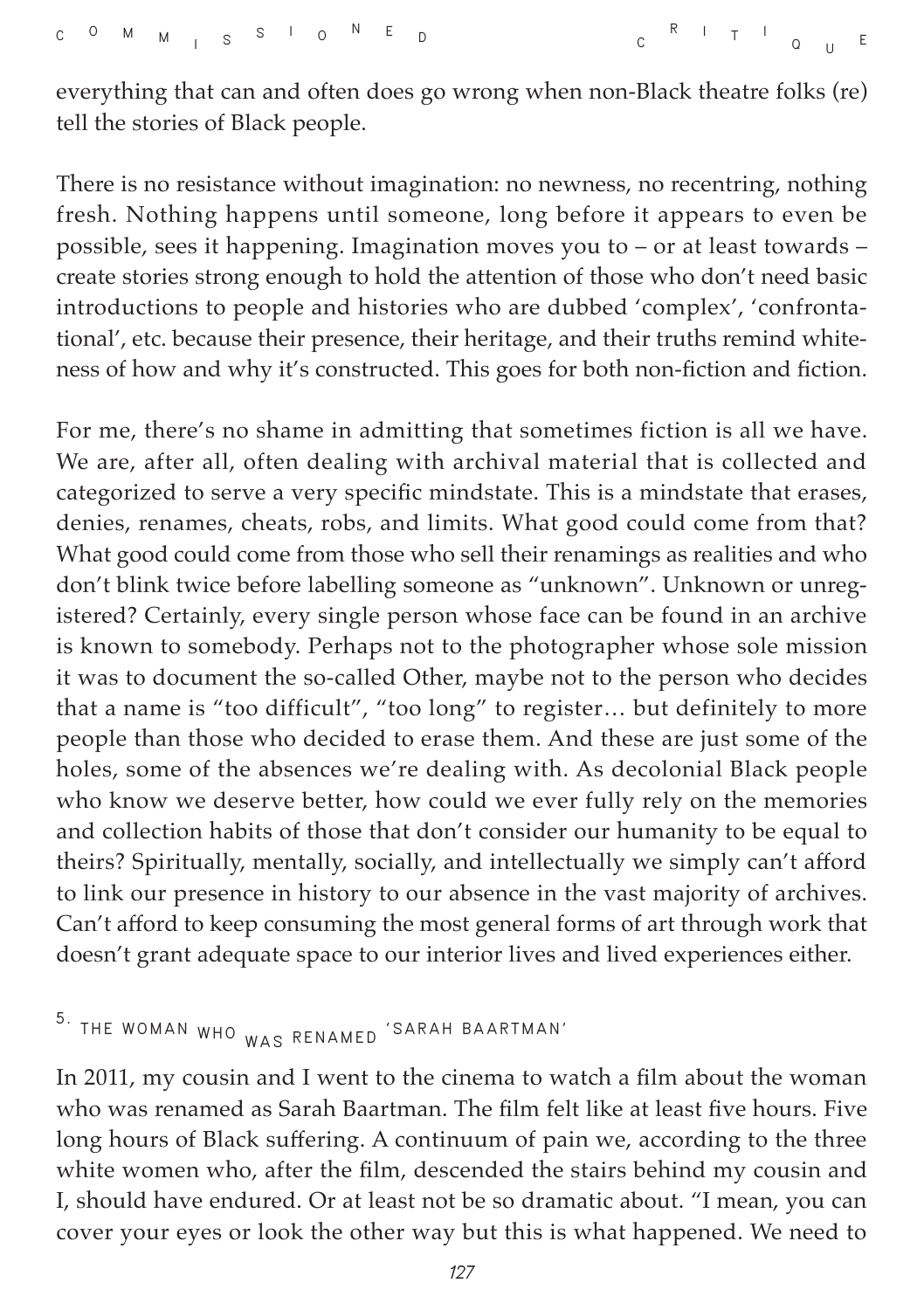show what happened so we can understand how horrible it was and make sure it never happens again. We need to make people understand how terrible her life was." More than their exact words, I remember how hard I fought not to drag their lipless faces down the stairs. Imagine only recognizing Black pain when you see it being inflicted upon someone. Everybody who understands even the most basic forms of humanity knows that the Black woman who's standing in the middle of a group of medical students who are examining her body like she's an abnormal species knows that she must be in pain. Instead of showing and reproducing that pain and that humiliation, other choices could have been made.

That same year I wrote a blog post about this for my website. In it, I stated: *"Besides a short scene in an English court when she is asked if she has children and the scene when Hendrick Caezar, one of the two main abusers, yells something about how she used to breastfeed his babies there isn't a single moment that gives the viewer any insight in who she was. I'm not saying Kechiche should have summarized the complete colonial history of South-Africa but there's at least one political event that should not have been left out. Why wasn't there more emphasis on the initiation of the law with the derogatory name 'Hottentot Proclamation'? One would figure that anything that prohibits a Khoi woman from going anywhere without a pass and forces her abusers to literally smuggle her to London is significant enough to pay proper attention to.*

*To not mention any political events is one thing but failing to understand the necessity to give the audience something, anything that would connect the main character to a family, a people, a country, a town, a time and a tongue is an unforgivable shame. We needed to be taken back to 1789 to see the then still untouched Gamtoos River Valley where she was born and, where besides the constant threat of lions and Christian missionaries, her community lived in peace. We should, be it in high speed, have been shown how the colonizers succeeded to make their way to Gamtoos and yes, there had to be at least one shot of a little 6 year old girl with eyes that mirrored a childhood drenched with fear caused by the violent wars between the original South Africans and the Dutch and other European colonists. Mind you that in none of the shots her father nor her Brothers, Sisters and the members of her community should refer to this little girl as Sarah because 'Sarah Baartman' isn't the name she was given at birth.*

*She should have been shown as a young woman who was engaged to a young man named Solkar who gave her the tortoiseshell pendant she continued to wear for the*  rest of her life. If not to show her as someone who loved and was loved then to at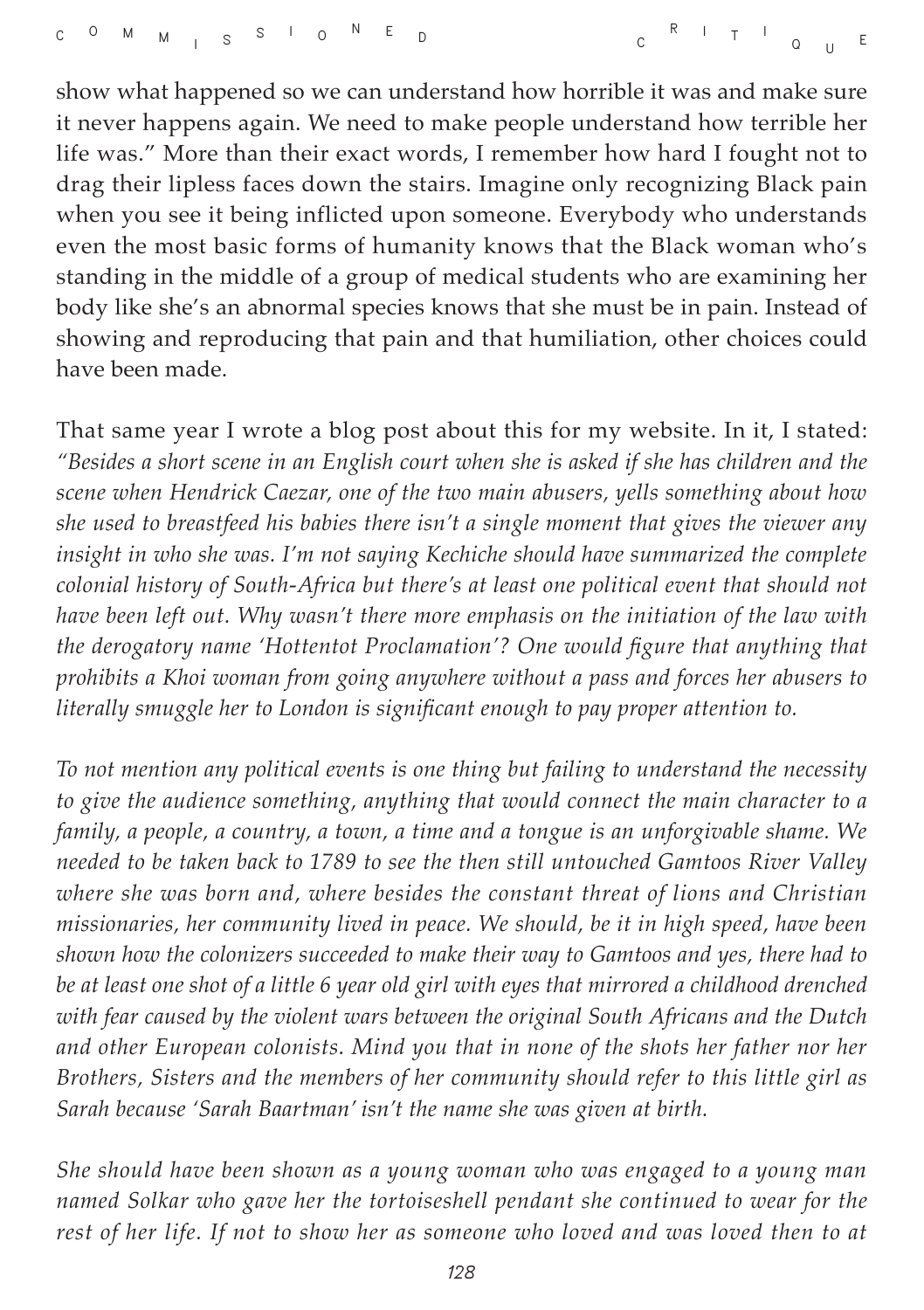**<sup>C</sup> <sup>O</sup> <sup>M</sup> <sup>M</sup> <sup>I</sup> <sup>S</sup> <sup>S</sup> <sup>I</sup> <sup>O</sup> <sup>N</sup> <sup>E</sup> <sup>D</sup>         <sup>C</sup>**

 $R$  **R I T I O <sup>Q</sup> <sup>U</sup> <sup>E</sup>**

*least pay subtle homage to the necklace that is depicted in so many of the drawings they made of her. Black Venus should have featured scenes of a young woman who, after yet another outburst of violence, lost her father and her husband-to-be but was bold enough to love again. There had to be a glimpse of the young soldier who stole her heart, took her out, found the house they called their own, was a father for their newborn but who left her in the midst of grieving the death of their baby. How would she later refer to these tragedies?"*

In their motivational letters and during their interviews, it became clear that all the Blacker Blackness students are done with films that target audiences who can't imagine Black pain if it's not explicitly shown in some sort of trauma-loop. So nah, I won't subject the Blacker Blackness students to this film. Instead, I'll ask them to think about and, through facts and imagination, answer the questions they'd centralize when retelling the stories of historical figures like the woman who was renamed Sarah Baartman. What would this film be like if her story was told from a Black-feminist perspective and with a decolonial, Black audience in mind?

**BLACKER BLACKNESS**

To unite the things I love and to prevent focusing too much on what I detest, I phrased the following research question for Blacker Blackness:

*"What are the questions you ask, your way of archiving, your use of existing archives and/or your selection of art when you centre the interior lives, memories, connecting identities, and lived experiences of Black people?"*

Blacker Blackness is a testimony to and from a Blackity Black self. On the one hand, it's a resignation letter to colonial constructs that limit, dull, simplify, stereotype and in other ways are unworthy of Blackness. More than that, it's a declaration to continuously search for, amplify and produce work that's part of longstanding genealogies of imaginations that centre the well-being of Black people.

From our rest to our rebellions, our rememberings to our futurisms… there have always been plenty of Black people who looked around as well as within and came to the conclusion that there is more. More and better. A better, if not best, that prioritizes the spiritual, mental and intellectual well-being of Black people.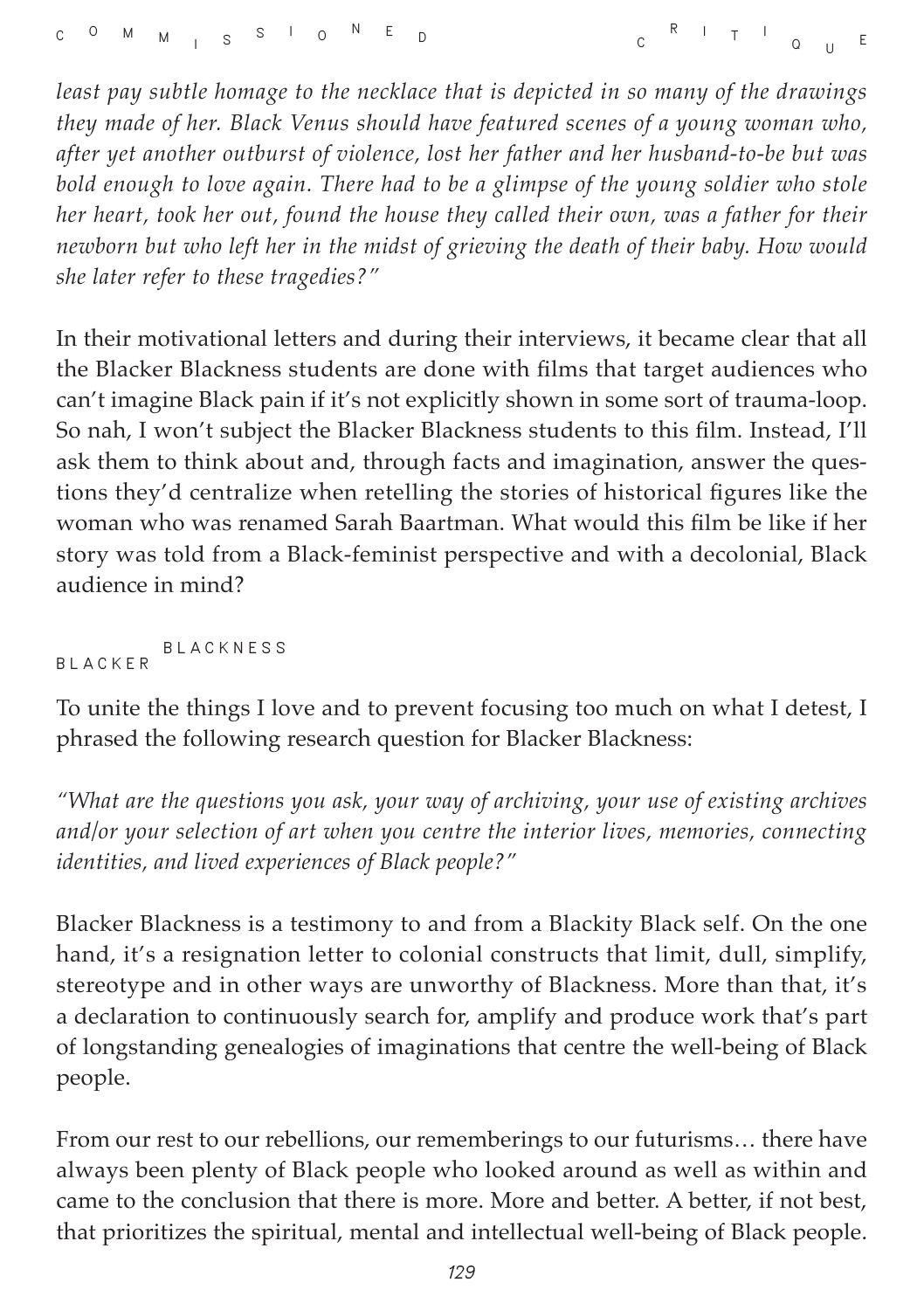With Blacker Blackness, I hope and intend to present a Master's programme that will leave the students with a realization that I borrow from Toni Morrison's Beloved: that we, as (re)tellers of what we experience, inherit, pass on, preserve and change, as those who live our lives, are our own best thing. Our own best thing, our own good luck.

## Imagine that.

Blacker Blackness will take place from September 2021 until July 2023. For updates and vibes, please check www.blackerblackness.com and the @BlackerBlackness on Instagram.

Simone Zeefuik is an Afro-Dutch, Amsterdam-Bijlmer based writer, cultural programmer and organizer whose work centres around representation, everydayness, inclusivity and social justice. She focuses on imagination as access, joy, the (de)spectaclizing of Blackness, digital archives and movements against the illegalizing of the so-called undocumented members of the Afro-Dutch communities. She's a programmer for Amsterdam's Bijlmer Parktheater, a teacher at Zawdie Sandvliet's Afro-Dutch Studies and a ginger tea critic. Together with Richard Kofi (her fellow programmer at Amsterdam's Bijlmer Parktheater) she set up and hosts the podcast Project Wiaspora. From 2021-2023 Zeefuik will teach the temporary master Blacker Blackness at Amsterdam's Sandberg Institute where she's also a guest lecturer.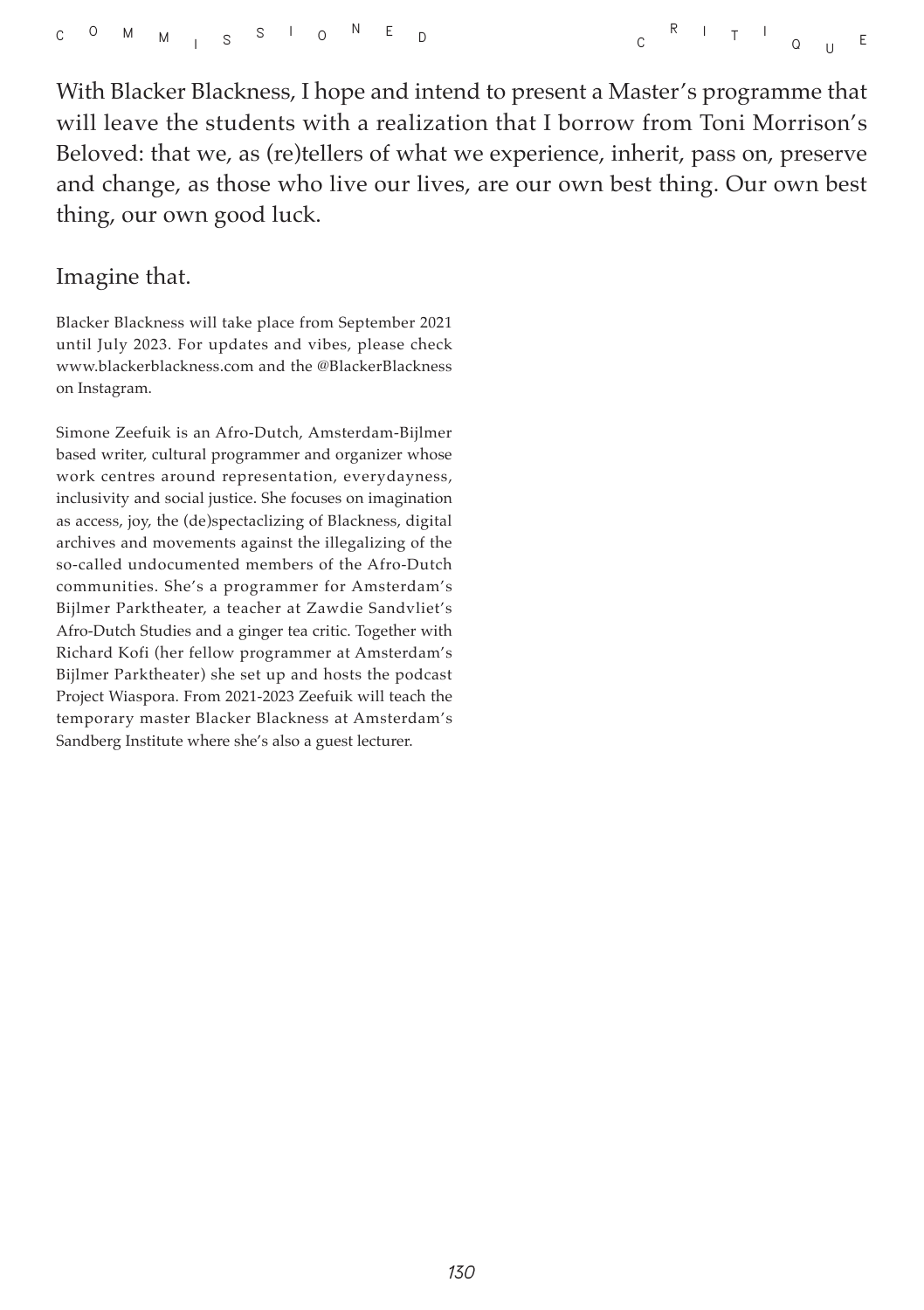|  |  |  |  |  |  |  |  |  | C <sup>O</sup> M <sub>M I</sub> S <sup>S</sup> I O <sup>N</sup> E <sub>D</sub> |  |  | C R I T I Q U E |  |  |  |  |  |  |  |
|--|--|--|--|--|--|--|--|--|--------------------------------------------------------------------------------|--|--|-----------------|--|--|--|--|--|--|--|
|--|--|--|--|--|--|--|--|--|--------------------------------------------------------------------------------|--|--|-----------------|--|--|--|--|--|--|--|